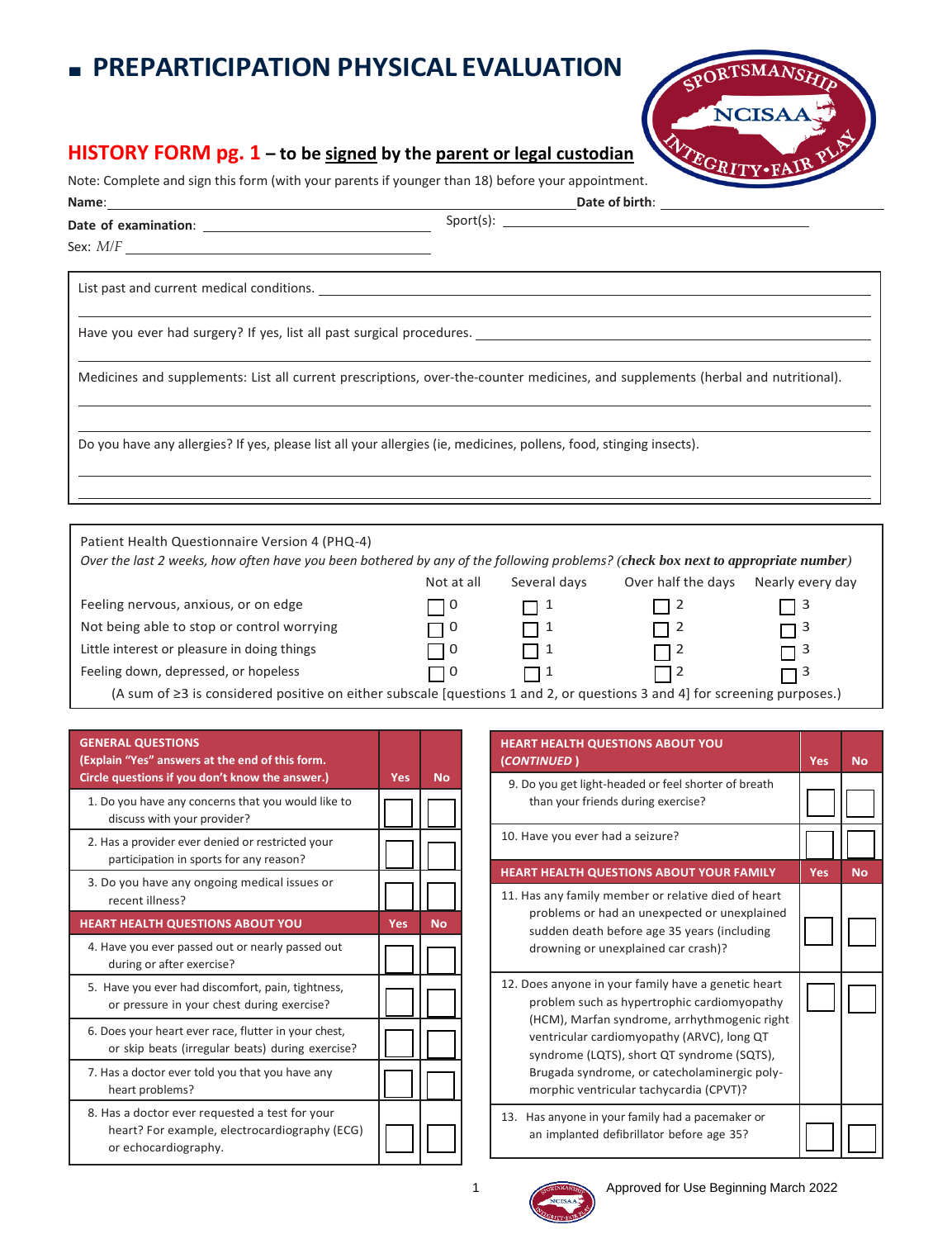### **HISTORY FORM pg. 2 – to be signed by the parent or legal custodian**

| <b>BONE AND JOINT QUESTIONS</b>                                                                                                                                | <b>Yes</b> | No        | <b>MEDICAL QUESTIONS (CONTINUED)</b>                                                    | <b>Yes</b> | <b>No</b> |
|----------------------------------------------------------------------------------------------------------------------------------------------------------------|------------|-----------|-----------------------------------------------------------------------------------------|------------|-----------|
| 14. Have you ever had a stress fracture or an injury                                                                                                           |            |           | 25. Do you worry about your weight?                                                     |            |           |
| to a bone, muscle, ligament, joint, or tendon that<br>caused you to miss a practice or game?                                                                   |            |           | 26. Are you trying to or has anyone recommended<br>that you gain or lose weight?        |            |           |
| 15. Do you have a bone, muscle, ligament, or joint<br>injury that bothers you?                                                                                 |            |           | 27. Are you on a special diet or do you avoid<br>certain types of foods or food groups? |            |           |
| <b>MEDICAL QUESTIONS</b>                                                                                                                                       | <b>Yes</b> | <b>No</b> | 28. Have you ever had an eating disorder?                                               |            |           |
| 16. Do you cough, wheeze, or have difficulty<br>breathing during or after exercise?                                                                            |            |           | <b>FEMALES ONLY</b>                                                                     | Yes        | <b>No</b> |
|                                                                                                                                                                |            |           | 29. Have you ever had a menstrual period?                                               |            |           |
| 17. Are you missing a kidney, an eye, a testicle<br>(males), your spleen, or any other organ?                                                                  |            |           | 30. How old were you when you had your first<br>menstrual period?                       |            |           |
| 18. Do you have groin or testicle pain or a painful<br>bulge or hernia in the groin area?                                                                      |            |           | 31. When was your most recent menstrual period?                                         |            |           |
| 19. Do you have any recurring skin rashes or<br>rashes that come and go, including herpes or                                                                   |            |           | 32. How many periods have you had in the past 12<br>months?                             |            |           |
| methicillin-resistant Staphylococcus aureus<br>(MRSA)?                                                                                                         |            |           | Explain "Yes" answers here.                                                             |            |           |
| 20. Have you had a concussion or head injury that<br>caused confusion, a prolonged headache, or<br>memory problems?                                            |            |           |                                                                                         |            |           |
| 21. Have you ever had numbness, had tingling, had<br>weakness in your arms or legs, or been unable<br>to move your arms or legs after being hit or<br>falling? |            |           |                                                                                         |            |           |
| 22. Have you ever become ill while exercising in the<br>heat?                                                                                                  |            |           |                                                                                         |            |           |
| 23. Do you or does someone in your family have<br>sickle cell trait or disease?                                                                                |            |           |                                                                                         |            |           |
| 24. Have you ever had or do you have any problems<br>with your eyes or vision?                                                                                 |            |           |                                                                                         |            |           |

I hereby state that, to the best of my knowledge, my answers to the questions on this form are complete and correct.

**Signature of athlete:**

**Signature of parent or guardian:**

**Date:**

*<sup>© 2019</sup> American Academy of Family Physicians, American Academy of Pediatrics, American College of Sports Medicine, American Medical Society for Sports Medicine, American Orthopedic Society for Sports Medicine, and American Osteopathic Academy of Sports Medicine. Permission is granted to reprint for noncommercial, educational purposes with acknowledgment.*

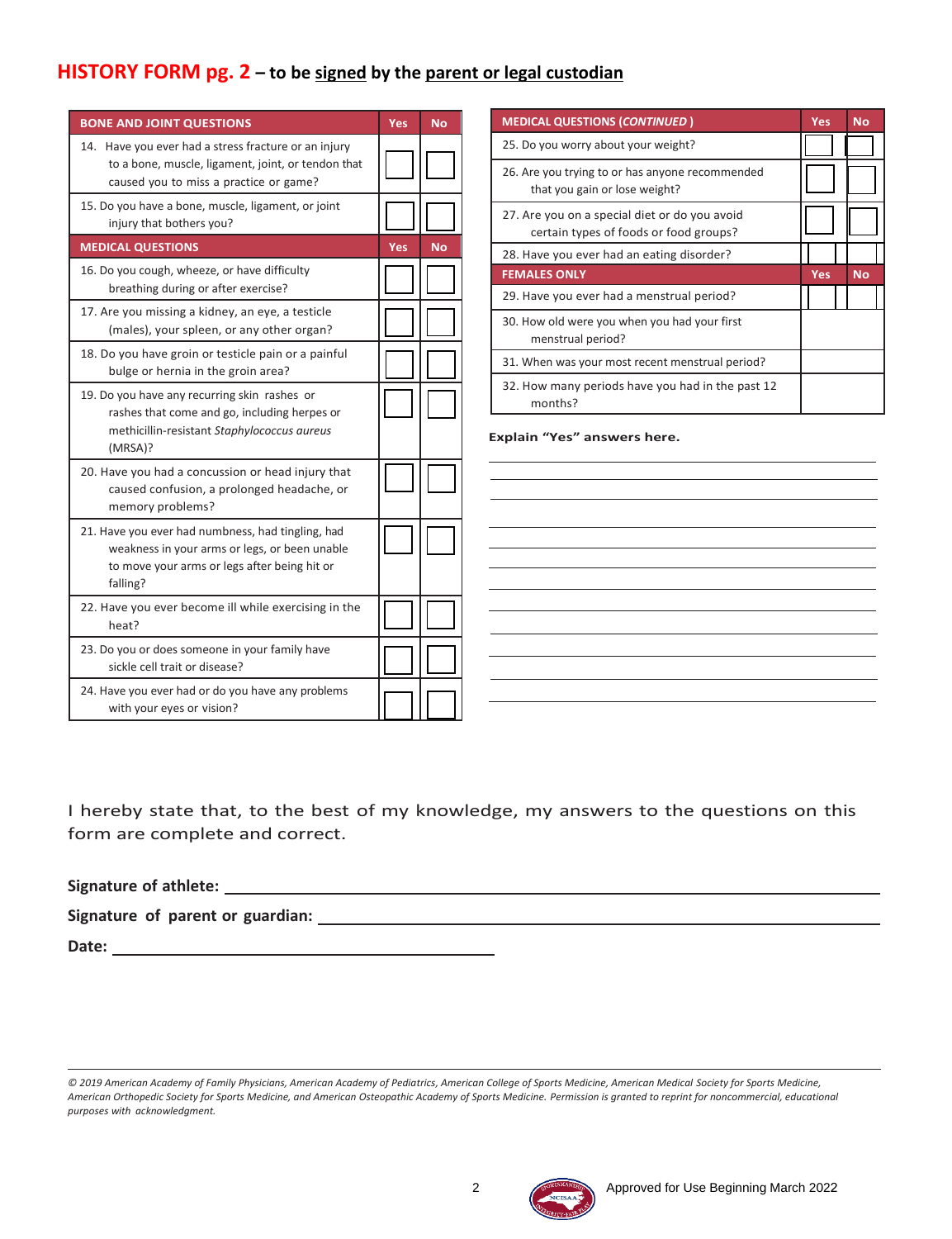## **PHYSICAL EXAMINATION FORM –signed and dated by the LMP who performed the examination**

**Name: Date of birth:**

### *PHYSICIAN REMINDERS*

1. Consider additional questions on more-sensitive issues.

- Do you feel stressed out or under a lot of pressure?
- Do you ever feel sad, hopeless, depressed, or anxious?
- Do you feel safe at your home or residence?
- Have you ever tried cigarettes, e-cigarettes, chewing tobacco, snuff, or dip?
- During the past 30 days, did you use chewing tobacco, snuff, or dip?
- Do you drink alcohol or use any other drugs?
- Have you ever taken anabolic steroids or used any other performance-enhancing supplement?
- Have you ever taken any supplements to help you gain or lose weight or improve your performance?
- Do you wear a seat belt, use a helmet, and use condoms?
- 2. Consider reviewing questions on cardiovascular symptoms (Q4–Q13 of History Form).

| <b>EXAMINATION</b>       |                |                              |  |                                                                                                                                                                         |  |               |  |         |                                    |               |  |                          |  |
|--------------------------|----------------|------------------------------|--|-------------------------------------------------------------------------------------------------------------------------------------------------------------------------|--|---------------|--|---------|------------------------------------|---------------|--|--------------------------|--|
| Height:                  |                |                              |  | Weight:                                                                                                                                                                 |  |               |  |         |                                    |               |  |                          |  |
| BP:                      | $\prime$       | $\overline{ }$               |  | Pulse:                                                                                                                                                                  |  | Vision: R 20/ |  | $L$ 20/ | Corrected: $\bigcup Y$ $\bigcup N$ |               |  |                          |  |
| <b>MEDICAL</b>           |                |                              |  |                                                                                                                                                                         |  |               |  |         |                                    | <b>NORMAL</b> |  | <b>ABNORMAL FINDINGS</b> |  |
| Appearance               |                |                              |  | • Marfan stigmata (kyphoscoliosis, high-arched palate, pectus excavatum, arachnodactyly, hyperlaxity,<br>myopia, mitral valve prolapse [MVP], and aortic insufficiency) |  |               |  |         |                                    |               |  |                          |  |
| • Hearing                | Pupils equal   | Eyes, ears, nose, and throat |  |                                                                                                                                                                         |  |               |  |         |                                    |               |  |                          |  |
| Lymph nodes              |                |                              |  |                                                                                                                                                                         |  |               |  |         |                                    |               |  |                          |  |
| Heart <sup>a</sup><br>٠  |                |                              |  | Murmurs (auscultation standing, auscultation supine, and ± Valsalva maneuver)                                                                                           |  |               |  |         |                                    |               |  |                          |  |
| Lungs                    |                |                              |  |                                                                                                                                                                         |  |               |  |         |                                    |               |  |                          |  |
| Abdomen                  |                |                              |  |                                                                                                                                                                         |  |               |  |         |                                    |               |  |                          |  |
| Skin                     | tinea corporis |                              |  | • Herpes simplex virus (HSV), lesions suggestive of methicillin-resistant Staphylococcus aureus (MRSA), or                                                              |  |               |  |         |                                    |               |  |                          |  |
| Neurological             |                |                              |  |                                                                                                                                                                         |  |               |  |         |                                    |               |  |                          |  |
| <b>MUSCULOSKELETAL</b>   |                |                              |  |                                                                                                                                                                         |  |               |  |         |                                    | <b>NORMAL</b> |  | <b>ABNORMAL FINDINGS</b> |  |
| Neck                     |                |                              |  |                                                                                                                                                                         |  |               |  |         |                                    |               |  |                          |  |
| <b>Back</b>              |                |                              |  |                                                                                                                                                                         |  |               |  |         |                                    |               |  |                          |  |
| Shoulder and arm         |                |                              |  |                                                                                                                                                                         |  |               |  |         |                                    |               |  |                          |  |
| Elbow and forearm        |                |                              |  |                                                                                                                                                                         |  |               |  |         |                                    |               |  |                          |  |
| Wrist, hand, and fingers |                |                              |  |                                                                                                                                                                         |  |               |  |         |                                    |               |  |                          |  |
| Hip and thigh            |                |                              |  |                                                                                                                                                                         |  |               |  |         |                                    |               |  |                          |  |
| Knee                     |                |                              |  |                                                                                                                                                                         |  |               |  |         |                                    |               |  |                          |  |
| Leg and ankle            |                |                              |  |                                                                                                                                                                         |  |               |  |         |                                    |               |  |                          |  |
| Foot and toes            |                |                              |  |                                                                                                                                                                         |  |               |  |         |                                    |               |  |                          |  |
| Functional               |                |                              |  |                                                                                                                                                                         |  |               |  |         |                                    |               |  |                          |  |
|                          |                |                              |  | Double-leg squat test, single-leg squat test, and box drop or step drop test                                                                                            |  |               |  |         |                                    |               |  |                          |  |
|                          |                |                              |  | Consider electrocardiography (ECG), echocardiography, referral to a cardiologist for abnormal cardiac bistory or examination findings, or a                             |  |               |  |         |                                    |               |  |                          |  |

Consider electrocardiography (ECG), echocardiography, referral to a cardiologist for abnormal cardiac history or examination findings, or a combination of those.

| Name of health care professional (print or type): | Date:               |
|---------------------------------------------------|---------------------|
| Address:                                          | Phone:              |
| Signature of health care professional:            | , MD, DO, NP, or PA |

*© 2019 American Academy of Family Physicians, American Academy of Pediatrics, American College of Sports Medicine, American Medical Society for Sports Medicine, American Orthopedic Society for Sports Medicine, and American Osteopathic Academy of Sports Medicine. Permission is granted to reprint for noncommercial, educational purposes with acknowledgement.*